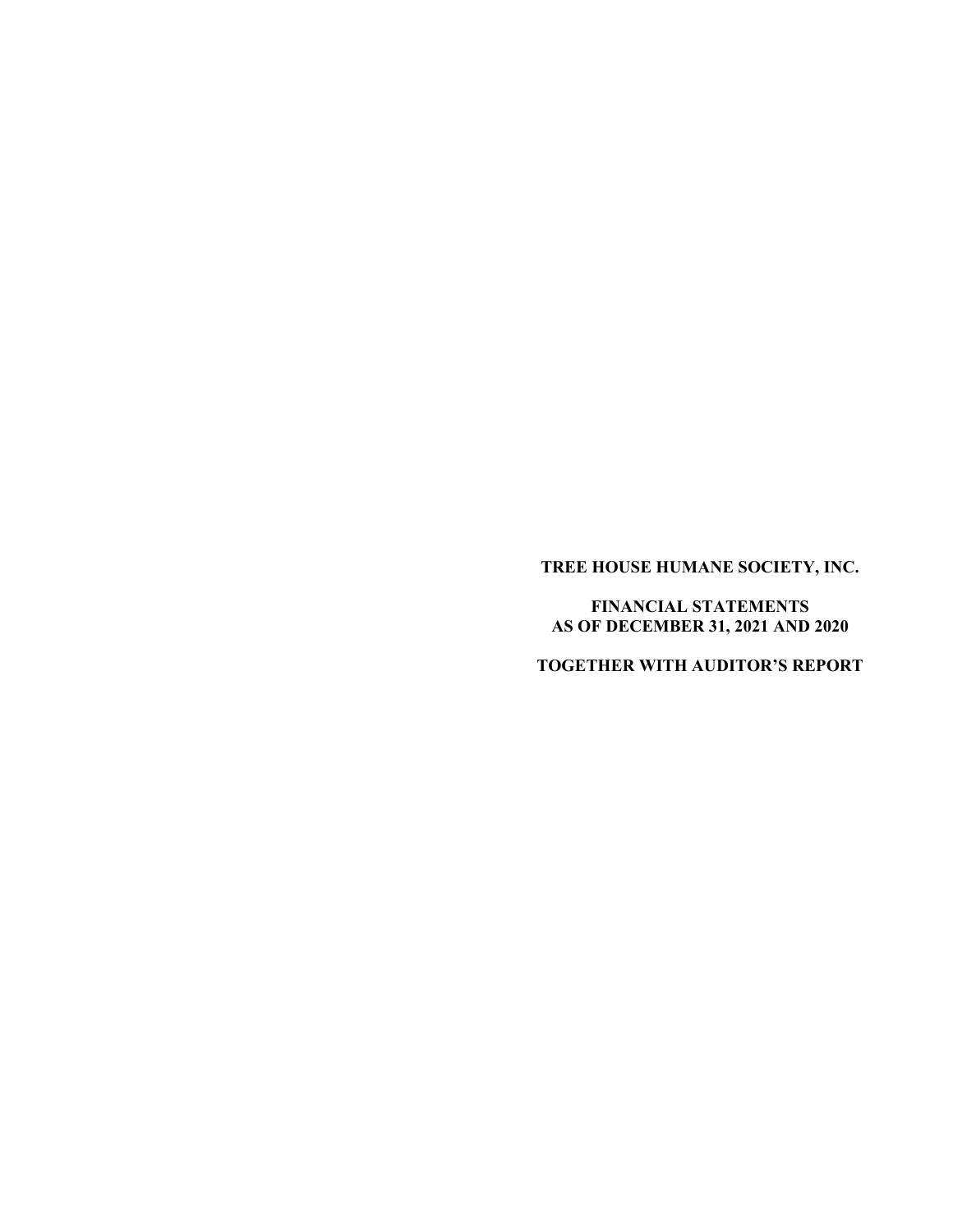

**Certified Public Accountants** 4320 WINFIELD ROAD, SUITE 450 WARRENVILLE, IL 60555 630 665 4440 duganlopatka.com

# INDEPENDENT AUDITOR'S REPORT

To the Board of Directors of Tree House Humane Society, Inc.:

# *Opinion*

 We have audited the accompanying financial statements of Tree House Humane Society, Inc., which comprise the statement of financial position as of December 31, 2021 and 2020, and the related statements of activities, cash flows and functional expenses for the years then ended, and the related notes to the financial statements.

In our opinion, the financial statements referred to above present fairly, in all material respects, the financial position of Tree House Humane Society, Inc. as of December 31, 2021 and 2020, and its changes in net assets and its cash flows for the years then ended in accordance with accounting principles generally accepted in the United States of America.

# *Basis for Opinion*

We conducted our audit in accordance with auditing standards generally accepted in the United States of America. Our responsibilities under those standards are further described in the Auditor's Responsibilities for the Audit of the Financial Statements section of our report. We are required to be independent of Tree House Humane Society, Inc. and to meet our other ethical responsibilities in accordance with the relevant ethical requirements relating to our audit. We believe that the audit evidence we have obtained is sufficient and appropriate to provide a basis for our audit opinion.

# *Responsibilities of Management for the Financial Statements*

Management is responsible for the preparation and fair presentation of the financial statements in accordance with accounting principles generally accepted in the United States of America, and for the design, implementation, and maintenance of internal control relevant to the preparation and fair presentation of financial statements that are free from material misstatement, whether due to fraud or error.

In preparing the financial statements, management is required to evaluate whether there are conditions or events, considered in aggregate, that raise substantial doubt about Tree House Humane Society, Inc.'s ability to continue as a going concern within one year after the date that the financial statements are available to be issued.

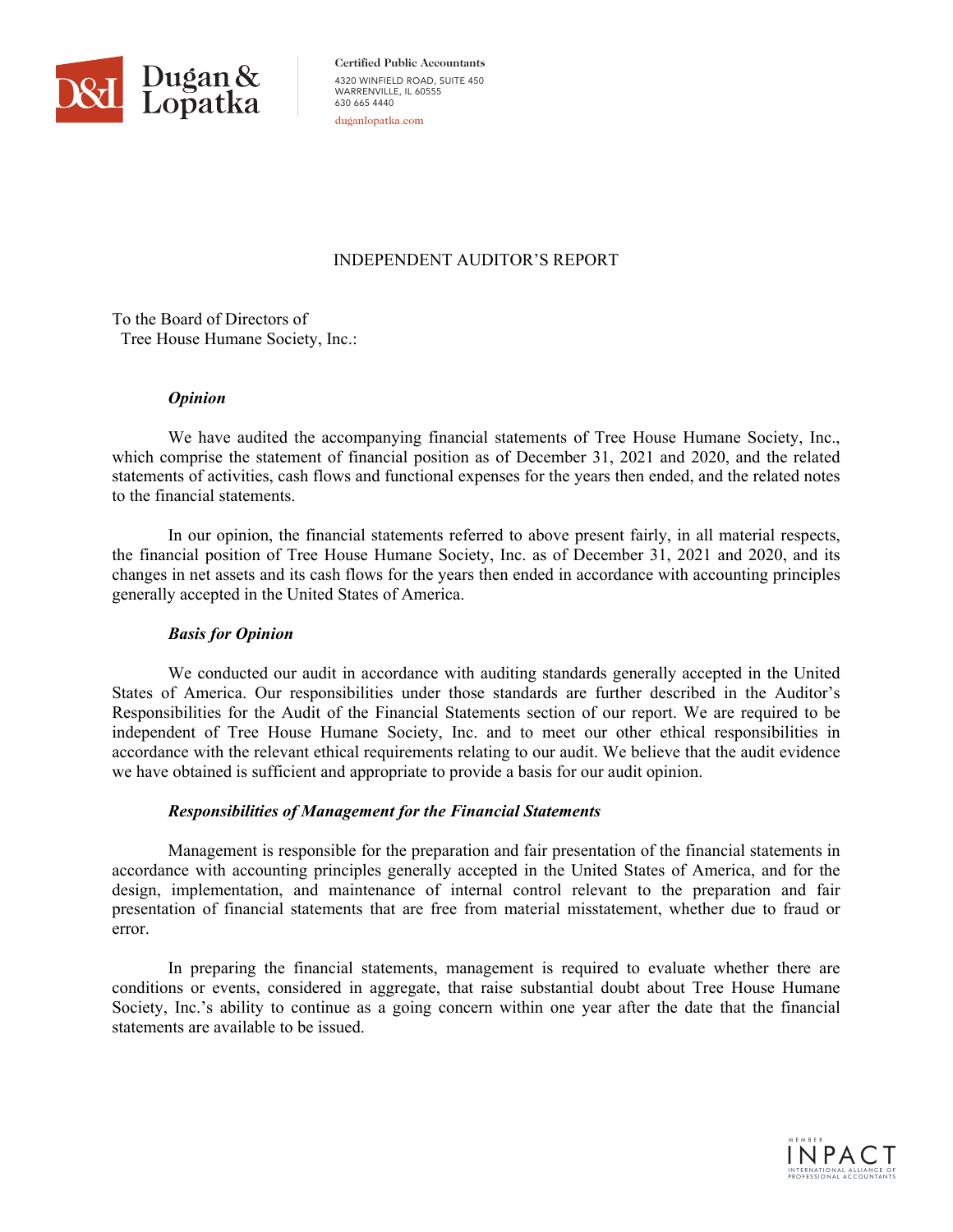Independent Auditor's Report To the Board of Directors of Tree House Humane Society, Inc. Page two

#### *Auditor's Responsibilities for the Audit of the Financial Statements*

Our objectives are to obtain reasonable assurance about whether the financial statements as a whole are free from material misstatement, whether due to fraud or error, and to issue an auditor's report that includes our opinion. Reasonable assurance is a high level of assurance but is not absolute assurance and therefore is not a guarantee that an audit conducted in accordance with generally accepted auditing standards will always detect a material misstatement when it exists. The risk of not detecting a material misstatement resulting from fraud is higher than for one resulting from error, as fraud may involve collusion, forgery, intentional omissions, misrepresentations, or the override of internal control. Misstatements are considered material if there is a substantial likelihood that, individually or in the aggregate, they would influence the judgement made by a reasonable user based on the financial statements.

In performing an audit in accordance with generally accepted auditing standards, we:

- Exercise professional judgment and maintain professional skepticism throughout the audit.
- Identify and assess the risk of material misstatement of the financial statements, whether due to fraud or error, and design and perform audit procedures responsive to those risks. Such procedures include examining, on a test basis, evidence regarding the amounts and disclosures in the financial statements.
- Obtain an understanding of internal control relevant to the audit in order to design audit procedures that are appropriate in the circumstances, but not for the purpose of expressing an opinion on the effectiveness of Tree House Humane Society, Inc.'s internal control. Accordingly, no such opinion is expressed.
- Evaluate the appropriateness of accounting policies used and the reasonableness of significant accounting estimates made by management, as well as evaluate the overall presentation of the financial statements.
- Conclude whether, in our judgement, there are conditions or events, considered in the aggregate, that raise substantial doubt about Tree House Humane Society, Inc.'s ability to continue as a going concern for a reasonable period of time.

We are required to communicate with those charged with governance regarding, among other matters, the planned scope and timing of the audit, significant audit findings, and certain internal control related matters that we identified during the audit.

Dugan + Dopatha

DUGAN & LOPATKA

Warrenville, Illinois May 20, 2022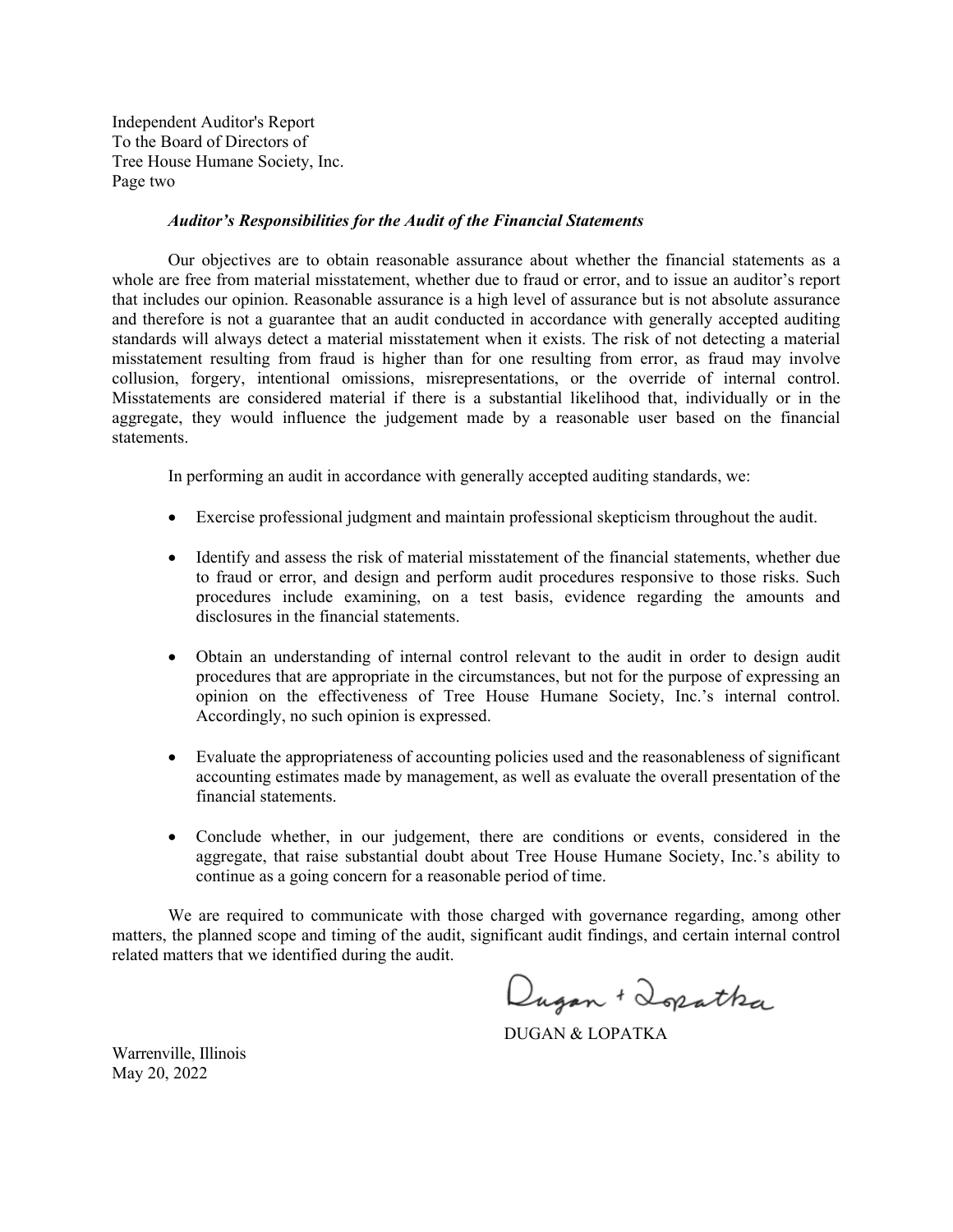2021 2020

#### TREE HOUSE HUMANE SOCIETY STATEMENT OF FINANCIAL POSITION DECEMBER 31, 2021 AND 2020

#### A S S E T S

| <b>CURRENT ASSETS:</b>                    |               |                 |
|-------------------------------------------|---------------|-----------------|
| Cash and cash equivalents                 | \$<br>699,201 | \$<br>851,534   |
| Cash held for others                      | 50,000        |                 |
| Receivables                               | 430,441       |                 |
| Investments                               | 2,023,190     | 1,617,342       |
| Prepaid expenses and other current assets | 25,411        | 22,123          |
| Total current assets                      | 3,228,243     | 2,490,999       |
| PROPERTY AND EQUIPMENT                    |               |                 |
| Land                                      | 630,000       | 630,000         |
| Building and building improvements        | 6,581,689     | 6,572,067       |
| Machinery and equipment                   | 374,206       | 370,599         |
| Furniture and fixtures                    | 234,835       | 236,584         |
| Vehicles                                  | 51,326        | 51,326          |
| <b>Wellness Center</b>                    | 201,883       |                 |
| Construction in progress                  |               | 195,955         |
|                                           | 8,073,939     | 8,056,531       |
| Less - Accumulated depreciation           | (1,239,166)   | (957, 666)      |
| Total property and equipment              | 6,834,773     | 7,098,865       |
| <b>OTHER ASSETS:</b>                      |               |                 |
| Cash held for investment in perpetuity    | 4,014         | 5,512           |
| Total assets                              | \$10,067,030  | 9,595,376<br>\$ |
| <b>LIABILITIES AND NET ASSETS</b>         |               |                 |
|                                           | 2021          | 2020            |
| <b>CURRENT LIABILITIES:</b>               |               |                 |
| Accounts payable                          | \$<br>117,034 | \$<br>8,613     |
| Custodial liability                       | 50,000        |                 |
| Accrued expenses                          | 35,490        | 27,460          |
| Mortgage payable, current portion         | 100.174       | 95,072          |
| Total current liabilities                 | 302,698       | 131,145         |
| LONG-TERM LIABILITIES:                    |               |                 |
| Mortgage payable, net of current portion  | 171,815       | 272,182         |
| NET ASSETS:                               |               |                 |
| Without donor restrictions                | 9,263,503     | 9,154,563       |
| With donor restrictions                   | 329,014       | 37,486          |
| Total net assets                          | 9,592,517     | 9,192,049       |
| Total liabilities and net assets          | \$10,067,030  | \$9,595,376     |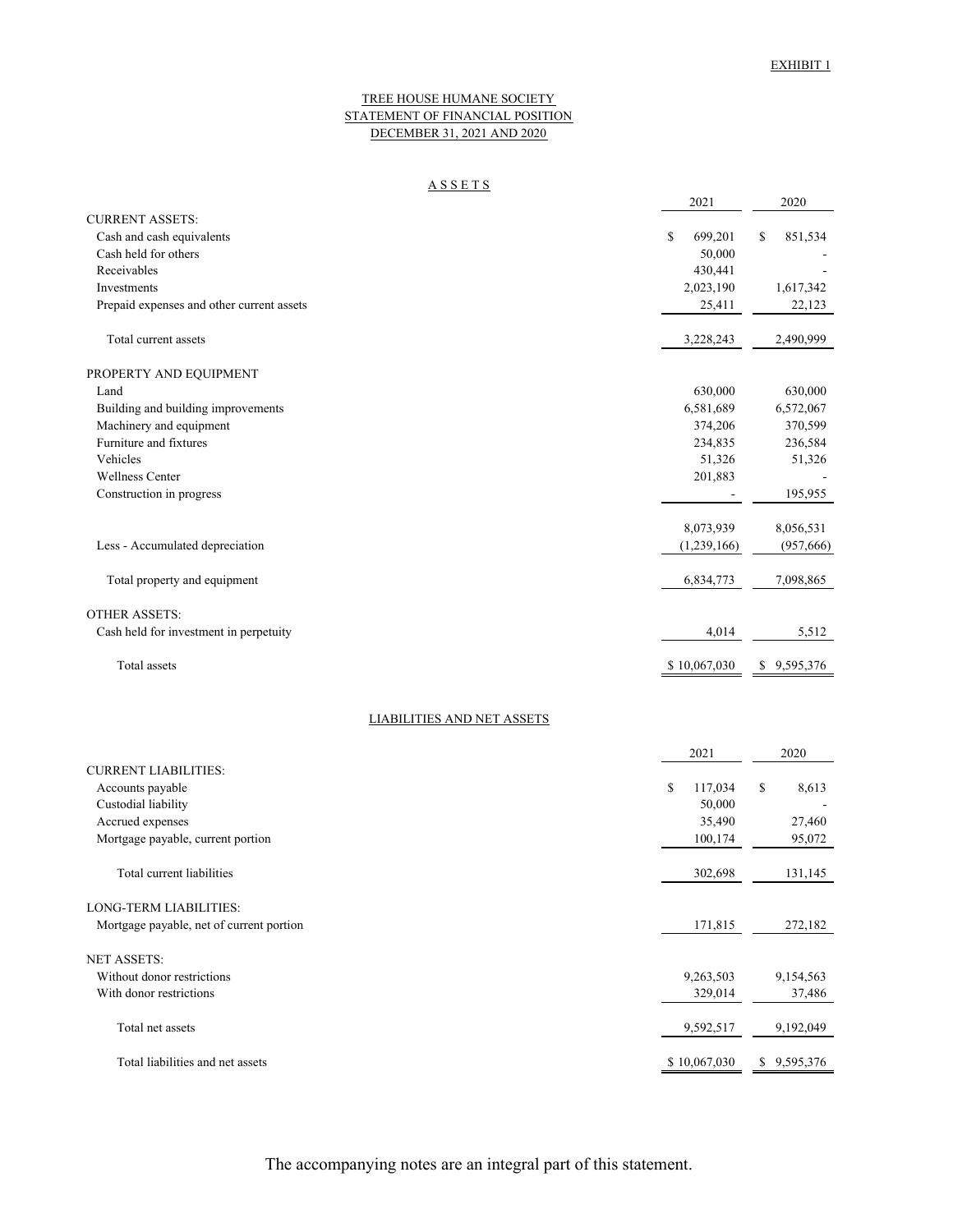#### FOR THE YEARS ENDED DECEMBER 31, 2021 AND 2020 TREE HOUSE HUMANE SOCIETY STATEMENT OF ACTIVITIES

|                                               | 2021                        |              |    |                          |  | 2020          |    |              |    |                          |    |            |
|-----------------------------------------------|-----------------------------|--------------|----|--------------------------|--|---------------|----|--------------|----|--------------------------|----|------------|
|                                               | With Donor<br>Without Donor |              |    | With Donor               |  | Without Donor |    |              |    |                          |    |            |
|                                               |                             | Restrictions |    | Restrictions             |  | Total         |    | Restrictions |    | Restrictions             |    | Total      |
| PUBLIC SUPPORT:                               |                             |              |    |                          |  |               |    |              |    |                          |    |            |
| Contributions                                 | \$                          | 738,525      | \$ | 376,000                  |  | \$1,114,525   | \$ | 926,227      | \$ | 142,199                  | S. | 1,068,426  |
| Grants                                        |                             | 366,600      |    |                          |  | 366,600       |    | 37,597       |    |                          |    | 37,597     |
| <b>Bequests</b>                               |                             | 774,553      |    |                          |  | 774,553       |    | 319,135      |    |                          |    | 319,135    |
| Membership dues                               |                             |              |    |                          |  |               |    | 7,910        |    |                          |    | 7,910      |
| Special events                                |                             | 97,377       |    |                          |  | 97,377        |    | 21,008       |    |                          |    | 21,008     |
| Forgiveness of note payable                   |                             | 289,200      |    |                          |  | 289,200       |    | 289,200      |    |                          |    | 289,200    |
| Assets released from restrictions             |                             | 84,472       |    | (84, 472)                |  |               |    | 214,417      |    | (214, 417)               |    |            |
| Total public support                          |                             | 2,350,727    |    | 291,528                  |  | 2,642,255     |    | 1,815,494    |    | (72, 218)                |    | 1,743,276  |
| PROGRAM SERVICE FEES AND OTHER:               |                             |              |    |                          |  |               |    |              |    |                          |    |            |
| Program fees                                  |                             | 584,001      |    |                          |  | 584,001       |    | 121,274      |    |                          |    | 121,274    |
| (Loss) on disposal of asset                   |                             | (1,750)      |    |                          |  | (1,750)       |    |              |    |                          |    |            |
| Merchandise sales                             |                             | 39,933       |    |                          |  | 39,933        |    | 30,183       |    |                          |    | 30.183     |
| Miscellaneous income                          |                             | 10,398       |    |                          |  | 10,398        |    | 17,110       |    |                          |    | 17,110     |
| Investment income                             |                             | 295,364      |    |                          |  | 295,364       |    | 184,312      |    |                          |    | 184,312    |
| Total program service fees and other revenues |                             | 927,946      |    |                          |  | 927,946       |    | 352,879      |    |                          |    | 352,879    |
| Total revenues and other support              |                             | 3,278,673    |    | 291,528                  |  | 3,570,201     |    | 2,168,373    |    | (72, 218)                |    | 2,096,155  |
| <b>EXPENSES:</b>                              |                             |              |    |                          |  |               |    |              |    |                          |    |            |
| Program services                              |                             |              |    |                          |  |               |    |              |    |                          |    |            |
| Shelter                                       |                             | 828,043      |    |                          |  | 828,043       |    | 693,714      |    |                          |    | 693,714    |
| Clinic                                        |                             | 1,005,475    |    |                          |  | 1,005,475     |    | 669,065      |    |                          |    | 669,065    |
| Other community programs                      |                             | 263,838      |    | $\overline{a}$           |  | 263,838       |    | 206,495      |    | $\sim$                   |    | 206,495    |
| Total program services                        |                             | 2,097,356    |    | $\overline{\phantom{m}}$ |  | 2,097,356     |    | 1,569,274    |    | $\overline{\phantom{a}}$ |    | 1,569,274  |
| Support                                       |                             |              |    |                          |  |               |    |              |    |                          |    |            |
| Management and general                        |                             | 504,791      |    |                          |  | 504,791       |    | 419,767      |    |                          |    | 419,767    |
| Fundraising                                   |                             | 567,586      |    |                          |  | 567,586       |    | 473,266      |    |                          |    | 473,266    |
| Total support                                 |                             | 1,072,377    |    |                          |  | 1,072,377     |    | 893,033      |    |                          |    | 893,033    |
| Total expenses                                |                             | 3,169,733    |    |                          |  | 3,169,733     |    | 2,462,307    |    |                          |    | 2,462,307  |
| <b>CHANGES IN NET ASSETS</b>                  |                             | 108,940      |    | 291,528                  |  | 400,468       |    | (293, 934)   |    | (72, 218)                |    | (366, 152) |
| NET ASSETS, beginning of year                 |                             | 9,154,563    |    | 37,486                   |  | 9,192,049     |    | 9,448,497    |    | 109,704                  |    | 9,558,201  |
| NET ASSETS, end of year                       |                             | \$9,263,503  | \$ | 329,014                  |  | \$9,592,517   | \$ | 9,154,563    | \$ | 37,486                   | \$ | 9,192,049  |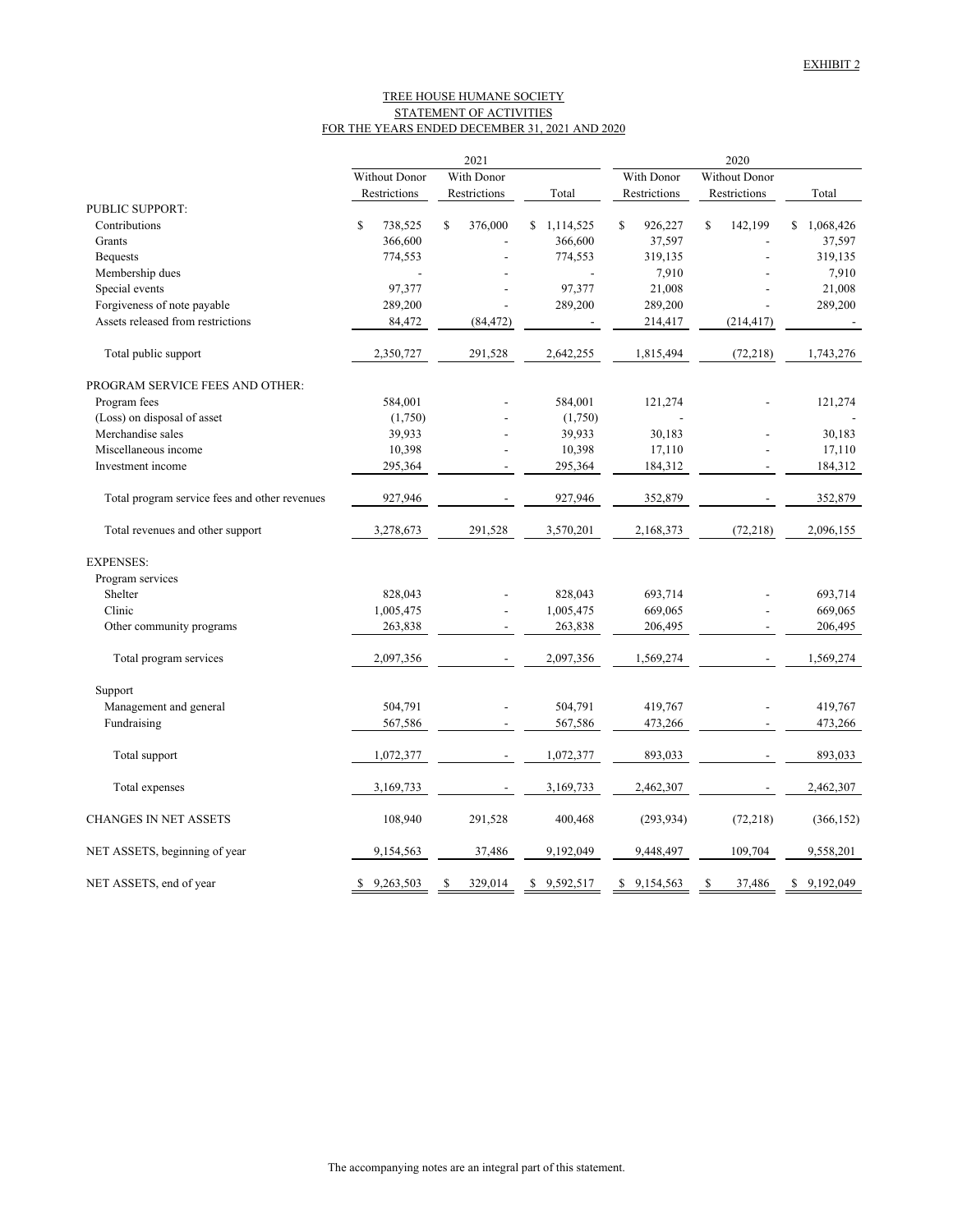# TREE HOUSE HUMANE SOCIETY STATEMENT OF CASH FLOWS FOR THE YEARS ENDED DECEMBER 31, 2021 AND 2020

|                                                                  | 2021          |              | 2020       |
|------------------------------------------------------------------|---------------|--------------|------------|
| CASH FLOWS FROM OPERATING ACTIVITIES:                            |               |              |            |
| Change in net assets                                             | \$<br>400,468 | \$           | (366, 152) |
| Adjustments to reconcile change in total net assets              |               |              |            |
| to net cash (used in) operating activities:                      |               |              |            |
| Depreciation                                                     | 281,502       |              | 257,063    |
| Donated Stock                                                    | (110, 484)    |              |            |
| Loss on disposal of fixed asset                                  | 1,750         |              |            |
| Forgiveness of note payable                                      | (289, 200)    |              | (289, 200) |
| Contributions received for long-term purposes                    |               |              | (142, 199) |
| Realized and unrealized (gain) on investments                    | (282,750)     |              | (169, 324) |
| Change in current assets and liabilities:                        |               |              |            |
| (Increase) decrease in contribution receivable                   | (430, 441)    |              | 25,000     |
| (Increase) decrease in prepaid expenses and other current assets | (3,288)       |              | 3,680      |
| Increase (decrease) in accounts payable                          | 108,421       |              | (16,980)   |
| Increase in custodial liability                                  | 50,000        |              |            |
| Increase (decrease) in accrued expenses                          | 8,030         |              | (40, 469)  |
| Net cash (used in) operating activities                          | (265,992)     |              | (738, 581) |
| CASH FLOWS FROM INVESTING ACTIVITIES:                            |               |              |            |
| Purchase of investments                                          | (12,614)      |              | (66, 486)  |
| Purchase of fixed assets                                         | (19,160)      |              | (285, 048) |
| Net cash (used in) investing activities                          | (31, 774)     |              | (351, 534) |
| CASH FLOWS FROM FINANCING ACTIVITIES                             |               |              |            |
| Proceeds from contributions restricted for long-term purposes    |               |              | 142,199    |
| Payments on mortgage payable                                     | (95,265)      |              | (90, 280)  |
| Proceeds from note payable                                       | 289,200       |              | 289,200    |
| Net cash provided by financing activities                        | 193,935       |              | 341,119    |
| NET CHANGE IN CASH AND CASH EQUIVALENTS                          | (103, 831)    |              | (748,996)  |
| CASH AND CASH EQUIVALENTS, Beginning of year                     | 857,046       |              | 1,606,042  |
| CASH AND CASH EQUIVALENTS, End of year                           | \$<br>753,215 | S            | 857,046    |
| CASH AND CASH EQUIVALENTS                                        |               |              |            |
| Cash and cash equivalents                                        | \$<br>699,201 | \$           | 851,534    |
| Cash held for investment in perpetuity                           | 4,014         |              | 5,512      |
| Cash held for others                                             | 50,000        |              |            |
| Total cash and cash equivalents                                  | \$<br>753,215 | S            | 857,046    |
| SUPPLEMENTAL CASH FLOW INFORMATION:                              |               |              |            |
| Interest paid                                                    | \$<br>17,217  | <sup>8</sup> | 22,352     |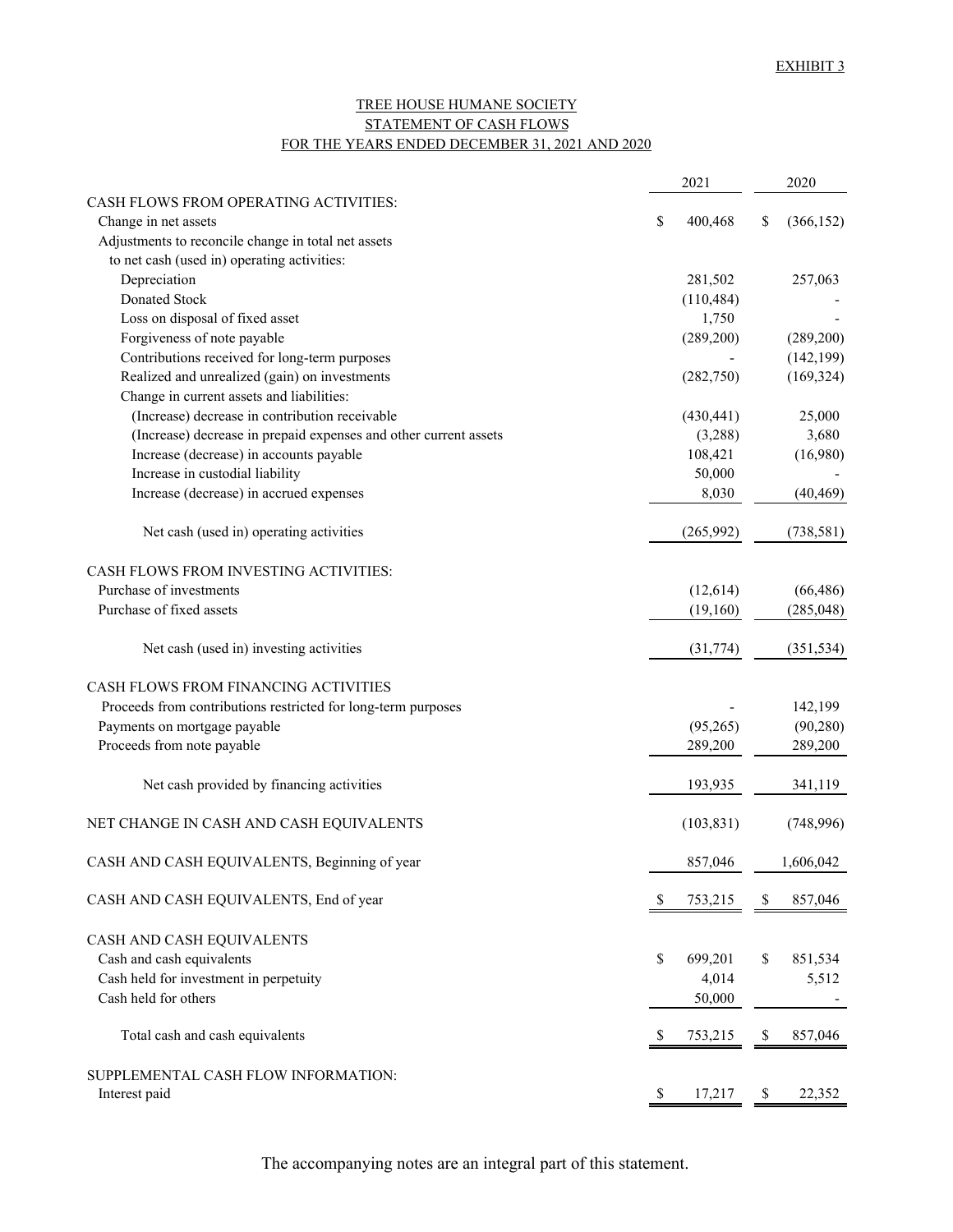# TREE HOUSE HUMANE SOCIETY STATEMENT OF FUNCTIONAL EXPENSES FOR THE YEAR ENDED DECEMBER 31, 2021

|                           |              |                 | Program Services |                 |               |               |               |                 |  |  |
|---------------------------|--------------|-----------------|------------------|-----------------|---------------|---------------|---------------|-----------------|--|--|
|                           |              | Clinical and    |                  | Other           |               |               |               |                 |  |  |
|                           | Shelter      | Veterinary      | Community        |                 | Management    |               |               | Organization    |  |  |
|                           | Services     | Services        | Programs         | Total           | and General   | Fundraising   | Total         | Total           |  |  |
| Salaries                  | 486,325<br>S | \$<br>463,413   | 154,350<br>S.    | \$1,104,088     | S.<br>216,090 | \$<br>237,673 | \$<br>453,763 | 1,557,851<br>S. |  |  |
| Employee benefits         | 38,480       | 38,409          | 12,428           | 89,317          | 22,242        | 18,362        | 40,604        | 129,921         |  |  |
| Payroll taxes             | 44,577       | 43,139          | 14,380           | 102,096         | 20,132        | 21,570        | 41,702        | 143,798         |  |  |
| Advertising               | 109          | 5,588           | 4,371            | 10,068          | 10,138        | 1,719         | 11,857        | 21,925          |  |  |
| Bank and credit card fees | 4,213        | 9,209           | 208              | 13,630          | 18,517        | 4,296         | 22,813        | 36,443          |  |  |
| Cost of good sold         | 11,215       |                 |                  | 11,215          |               |               |               | 11,215          |  |  |
| Depreciation              | 84,873       | 82,132          | 27,310           | 194,315         | 46,072        | 41,116        | 87,188        | 281,503         |  |  |
| Equipment rental          | 29,687       | 29,203          | 5,856            | 64,746          | 9,714         | 8,273         | 17,987        | 82,733          |  |  |
| Food                      | 841          | 1,511           | 91               | 2,443           | 1,623         | 830           | 2,453         | 4,896           |  |  |
| Insurance                 | 12,846       | 10,753          | 3,565            | 27,164          | 8,528         | 5,347         | 13,875        | 41,039          |  |  |
| Interest                  |              |                 |                  |                 | 17,217        |               | 17,217        | 17,217          |  |  |
| Lab tests                 |              | 35,593          |                  | 35,593          |               |               |               | 35,593          |  |  |
| Licenses and fees         | 1,378        | 3,526           | 530              | 5,434           | 1,128         | 6,523         | 7,651         | 13,085          |  |  |
| Miscellaneous             | 487          | 437             | 187              | 1,111           | 89,878        | 237           | 90,115        | 91,226          |  |  |
| Medicine                  |              | 193,178         |                  | 193,178         |               |               |               | 193,178         |  |  |
| Occupancy                 | 44,366       | 36,751          | 10,206           | 91,323          | 14,334        | 15,310        | 29,644        | 120,967         |  |  |
| Office supplies           | 3,442        | 8,921           | 1,144            | 13,507          | 1,930         | 2,347         | 4,277         | 17,784          |  |  |
| Payroll service           | 4,923        | 4,764           | 1,588            | 11,275          | 2,223         | 2,382         | 4,605         | 15,880          |  |  |
| Postage and shipping      | 1,455        | 1,425           | 1,626            | 4,506           | 619           | 31,204        | 31,823        | 36,329          |  |  |
| Printing and publications | 1,395        | 3,702           | 15,570           | 20,667          | 3,660         | 65,970        | 69,630        | 90,297          |  |  |
| Professional fees         | 10,709       | 16,129          | 6,454            | 33,292          | 14,473        | 97,213        | 111,686       | 144,978         |  |  |
| Supplies                  | 39,513       | 11,445          | 3,314            | 54,272          | 4,879         | 5,900         | 10,779        | 65,051          |  |  |
| Telephone                 | 3,901        | 2,179           | 639              | 6,719           | 974           | 958           | 1,932         | 8,651           |  |  |
| Taxes                     | 21           | 21              | $\overline{7}$   | 49              | 10            | 10            | 20            | 69              |  |  |
| Travel                    | 3,287        | 645             | 14               | 3,946           | 410           | 346           | 756           | 4,702           |  |  |
| Veterinary Fees           |              | 3,402           |                  | 3,402           |               |               |               | 3,402           |  |  |
| Total expenses            | 828,043      | 1,005,475<br>S. | 263,838          | 2,097,356<br>S. | 504,791<br>S  | 567,586       | \$1,072,377   | \$3,169,733     |  |  |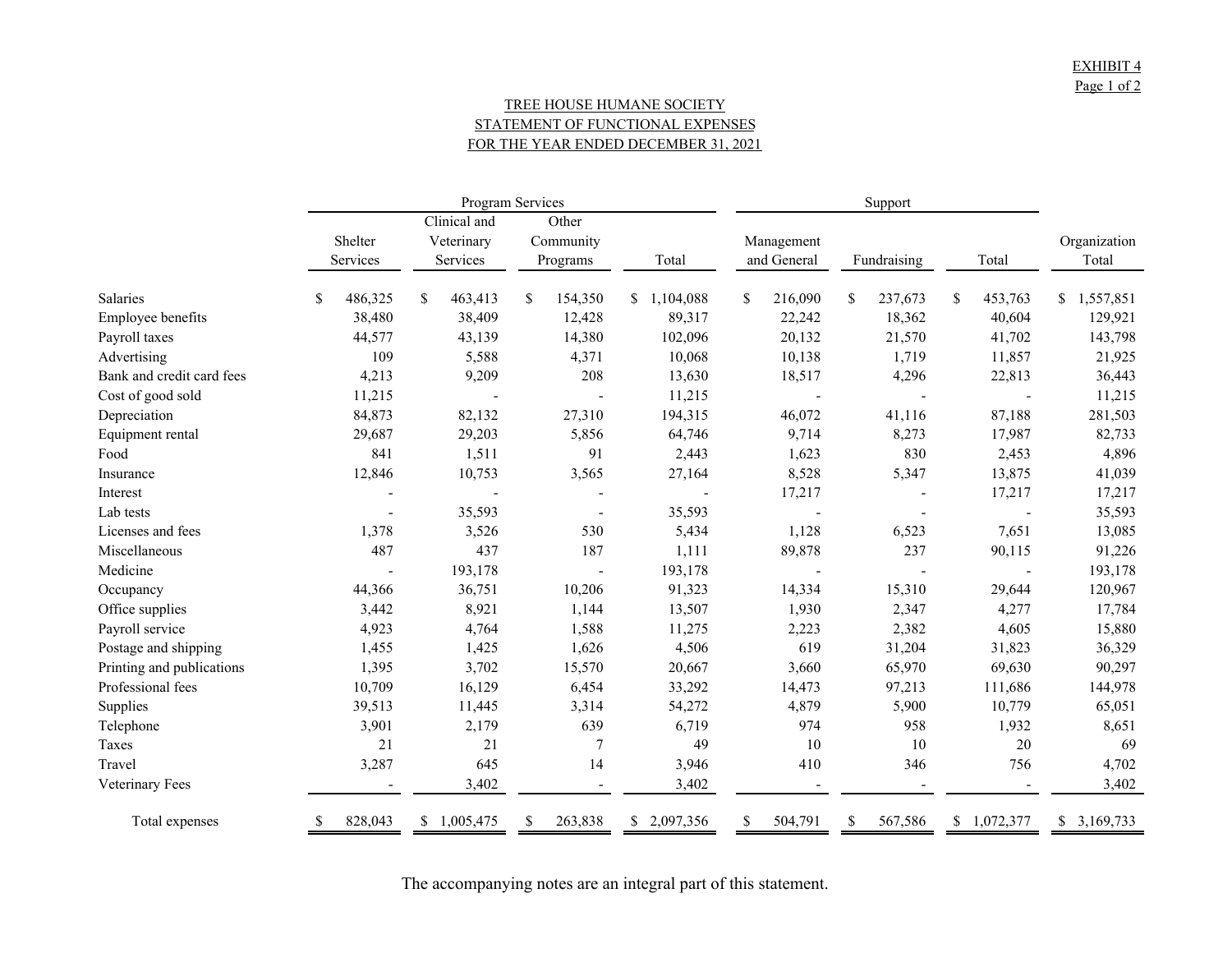## TREE HOUSE HUMANE SOCIETY STATEMENT OF FUNCTIONAL EXPENSES FOR THE YEAR ENDED DECEMBER 31, 2020

|                           |               |                          | Program Services |               |               |                |                         |                 |
|---------------------------|---------------|--------------------------|------------------|---------------|---------------|----------------|-------------------------|-----------------|
|                           |               | Clinical and             | Other            |               |               |                |                         |                 |
|                           | Shelter       | Veterinary               | Community        |               | Management    |                |                         | Organization    |
|                           | Services      | Services                 | Programs         | Total         | and General   | Fundraising    | Total                   | Total           |
| Salaries                  | 383,189<br>\$ | <sup>\$</sup><br>370,416 | 114,957<br>S.    | \$<br>868,562 | \$<br>217,140 | 191,595<br>S.  | 408,735<br>$\mathbb{S}$ | 1,277,297<br>\$ |
| Employee benefits         | 33,350        | 31,915                   | 9,306            | 74,571        | 20,854        | 16,154         | 37,008                  | 111,579         |
| Payroll taxes             | 35,617        | 34,430                   | 10,685           | 80,732        | 20,182        | 17,808         | 37,990                  | 118,722         |
| Advertising               | 5             | 5                        | 5,252            | 5,262         | 3             | 189            | 192                     | 5,454           |
| Bank and credit card fees | 3,032         | 623                      | 142              | 3,797         | 9,736         | 6,793          | 16,529                  | 20,326          |
| Cost of good sold         | 5,028         |                          |                  | 5,028         |               | 3,464          | 3,464                   | 8,492           |
| Depreciation              | 77,119        | 74,548                   | 23,136           | 174,803       | 43,700        | 38,560         | 82,260                  | 257,063         |
| Equipment rental          | 16,522        | 16,931                   | 4,642            | 38,095        | 12,433        | 7,678          | 20,111                  | 58,206          |
| Food                      | 664           | 239                      | 7                | 910           | 2,546         | 301            | 2,847                   | 3,757           |
| Insurance                 | 4,733         | 3,883                    | 1,205            | 9,821         | 24,422        | 2,009          | 26,431                  | 36,252          |
| Interest                  | 45            | 44                       | 14               | 103           | 22,227        | 23             | 22,250                  | 22,353          |
| Lab tests                 |               | 8,272                    |                  | 8,272         |               |                |                         | 8,272           |
| Licenses and fees         | 2,223         | 2,323                    | 621              | 5,167         | 2,082         | 6,130          | 8,212                   | 13,379          |
| Medicine                  |               | 70,381                   |                  | 70,381        |               |                |                         | 70,381          |
| Occupancy                 | 60,967        | 24,113                   | 6,437            | 91,517        | 14,964        | 10,726         | 25,690                  | 117,207         |
| Office supplies           | 6,096         | 4,081                    | 1,860            | 12,037        | 4,713         | (147)          | 4,566                   | 16,603          |
| Payroll service           | 4,220         | 4,079                    | 1,266            | 9,565         | 2,391         | 2,110          | 4,501                   | 14,066          |
| Postage and shipping      | 1,020         | 809                      | 9,757            | 11,586        | 4,418         | 55,708         | 60,126                  | 71,712          |
| Printing and publications | 709           | 403                      | 9,624            | 10,736        | 1,307         | 43,513         | 44,820                  | 55,556          |
| Professional fees         | 12,084        | 9,618                    | 5,919            | 27,621        | 4,532         | 62,337         | 66,869                  | 94,490          |
| Supplies                  | 41,039        | 2,334                    | 717              | 44,090        | 1,303         | 7,198          | 8,501                   | 52,591          |
| Telephone                 | 2,890         | 1,579                    | 490              | 4,959         | 926           | 817            | 1,743                   | 6,702           |
| Taxes                     | 5             | 4                        | -1               | 10            | 3             | $\overline{c}$ | 5                       | 15              |
| Travel                    | 2,737         | 48                       | 457              | 3,242         | 9,885         | 298            | 10,183                  | 13,425          |
| Veterinary Fees           | 420           | 7,987                    |                  | 8,407         |               |                |                         | 8,407           |
| Total expenses            | 693,714<br>\$ | 669,065<br>\$            | 206,495          | \$1,569,274   | 419,767<br>\$ | 473,266<br>\$  | S<br>893,033            | \$2,462,307     |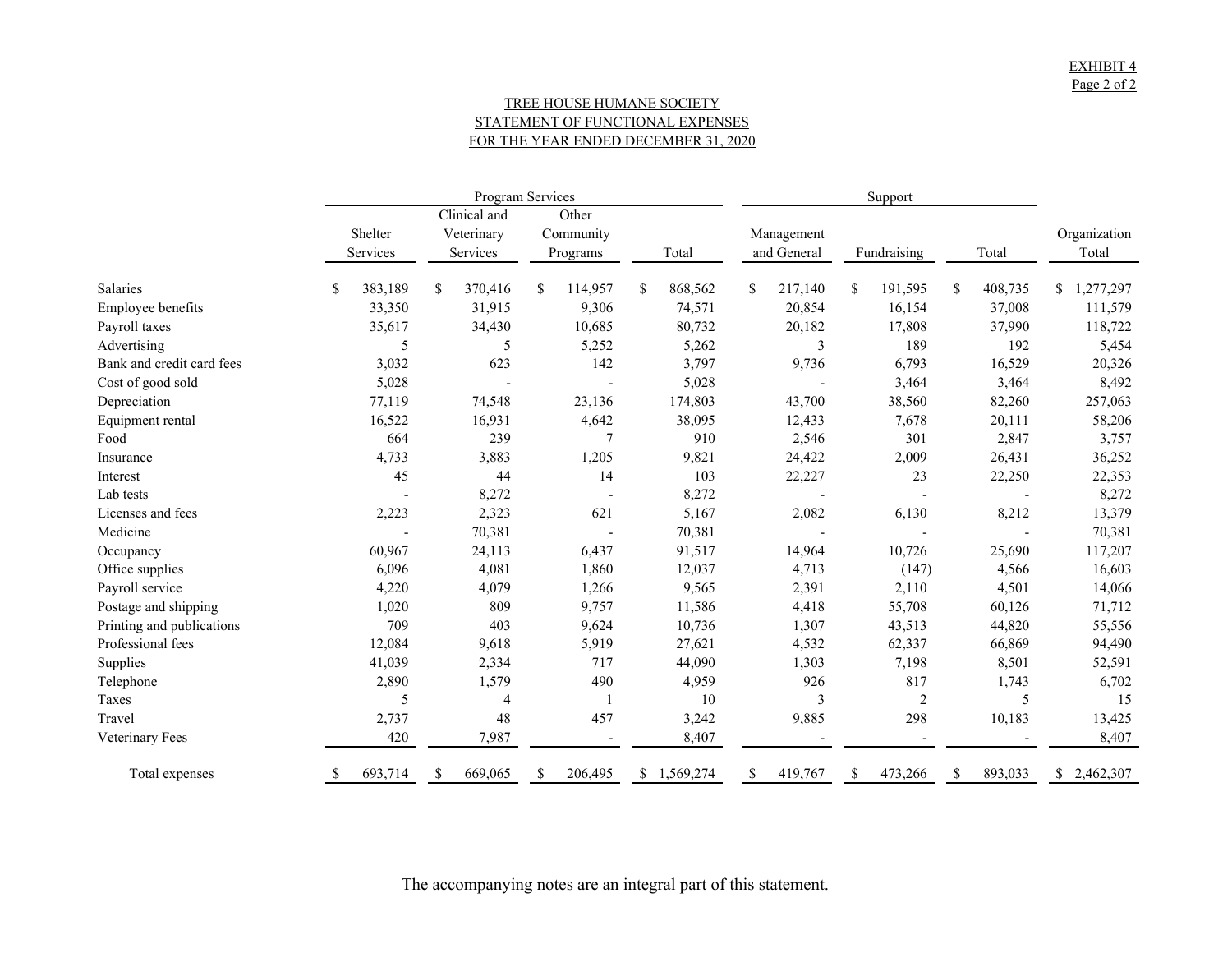# TREE HOUSE HUMANE SOCIETY, INC. NOTES TO FINANCIAL STATEMENTS DECEMBER 31, 2021 AND 2020

# (1) SUMMARY OF SIGNIFICANT ACCOUNTING POLICIES:

# Nature of Activities -

 Tree House (the Society) is one of Chicago's oldest cage-free cat shelters, founded in 1971. The Society envisions a world where every cat thrives. The mission of the organization is to empower communities of caregivers to protect, nurture, and support solutions so no cat suffers.

- Shelter Services: care and placement of shelter cats in forever homes after screening and counseling. Tree House is a top transfer/rescue partner for high-intake shelters in Chicago and Illinois, and has a Cat Café that highlights Feline Leukemia cats.
- Clinical and Veterinary Services: high-quality vet care, spay/neuter, vaccinations, and surgeries for resident and community cats; and foster care for cats who are recovering. The Society opened its Veterinary Wellness Center during 2021 to serve the general public. Pet caregivers are able to access low cost spay/neuter and basic wellness services that will help them keep their pets healthy. This community initiative aims to fight one of the causes of pets being surrendered to shelters: illness and inability to pay for treatment.
- Community Programs: trap/neuter/return and support for volunteers caring for 3,000+ outdoor cats throughout Chicagoland; and relocation of feral cats to residences/businesses for rodent control; pet food pantry partnerships; and humane education.

 The financial statements were available to be issued on May 20, 2022, with subsequent events being evaluated through this date.

# Basis of Accounting -

The accounts of the Society are maintained on the accrual basis.

# Basis of Presentation -

 Information regarding the financial position and activities of the Society are reported in two classes of net assets (as applicable): net assets without donor restrictions or net assets with donor restrictions, the latter of which is based on the existence or absence of externally (donor) imposed restrictions on contributions. Accordingly, net assets of the Society and changes therein are classified and reported as follows:

*Without donor restrictions* - Net assets that are not subject to donor-imposed stipulations. They include all activities of the Society, except for those that are temporarily or permanently restricted by donors. Board designated amounts are part of net assets without donor restrictions.

*With donor restrictions* - Net assets subject to donor-imposed stipulations. Some donor restrictions are temporary in nature; those restrictions will be met by either the actions of the Society and/or the passage of time. Other donor restrictions are perpetual in nature, where ethe donor has stipulated the funds be maintained in perpetuity.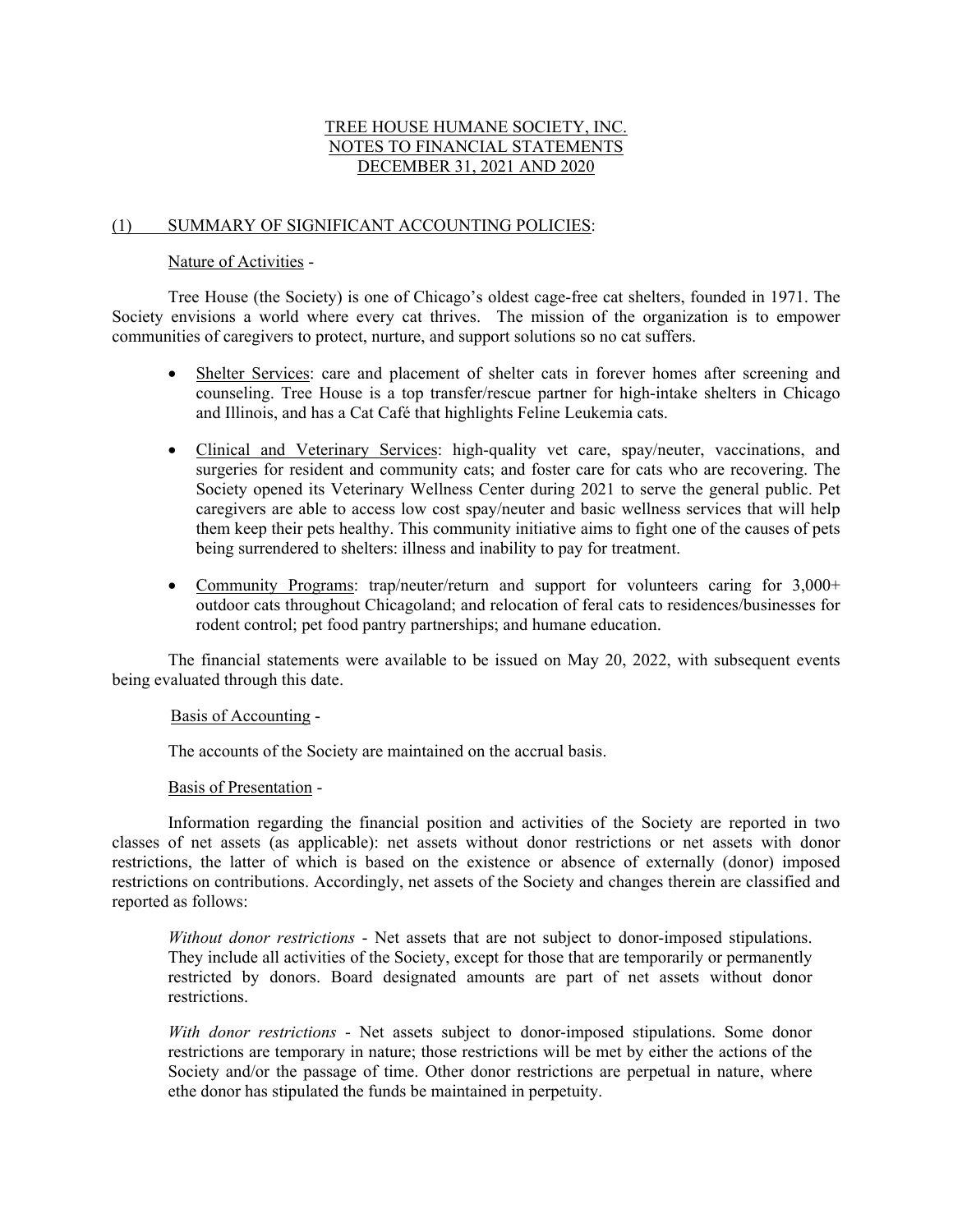#### (1) SUMMARY OF SIGNIFICANT ACCOUNTING POLICIES: (Continued)

## Cash and Cash Equivalents -

 The Society considers all highly liquid investments with an initial maturity of three months or less to be cash equivalents, excluding those amounts contained in the investment portfolios.

### Receivable and Bad Debt Expense -

 Management considers receivables to be fully collectible; accordingly, no allowance for doubtful accounts has been provided. If an amount becomes uncollectible, it is charged to operations in the period in which that determination is made. Accounting principles generally accepted in the United States of America require that the allowance method be used to recognize bad debts; however, the effect of using the direct write-off method is not materially different from the results that would have been obtained under the allowance method.

#### Property and Equipment -

 Property and equipment is recorded at historical cost. The Society capitalizes fixed asset additions over \$1,000. Depreciation is computed using the straight-line method for all property and equipment. The estimated useful lives in computing depreciation are as follows:

| Description                   | Years    |
|-------------------------------|----------|
| <b>Buildings</b>              | 30       |
| <b>Building Improvements</b>  | $5 - 30$ |
| Machinery and Equipment       | $3 - 10$ |
| <b>Furniture and Fixtures</b> | $3 - 10$ |
| Vehicles                      |          |

 Depreciation expense for the years ended December 31, 2021 and 2020 was \$281,502 and \$257,063, respectively.

 Maintenance and repairs, which neither materially add to the value of the property nor appreciably prolong its life, are charged to expense as incurred. Gains or losses on dispositions of property and equipment are included in the statement of activities.

#### Custodial Liability –

Custodial liabilities consist of funds received by the Society for another Organization, for which the Society is acting as a fiscal sponsor.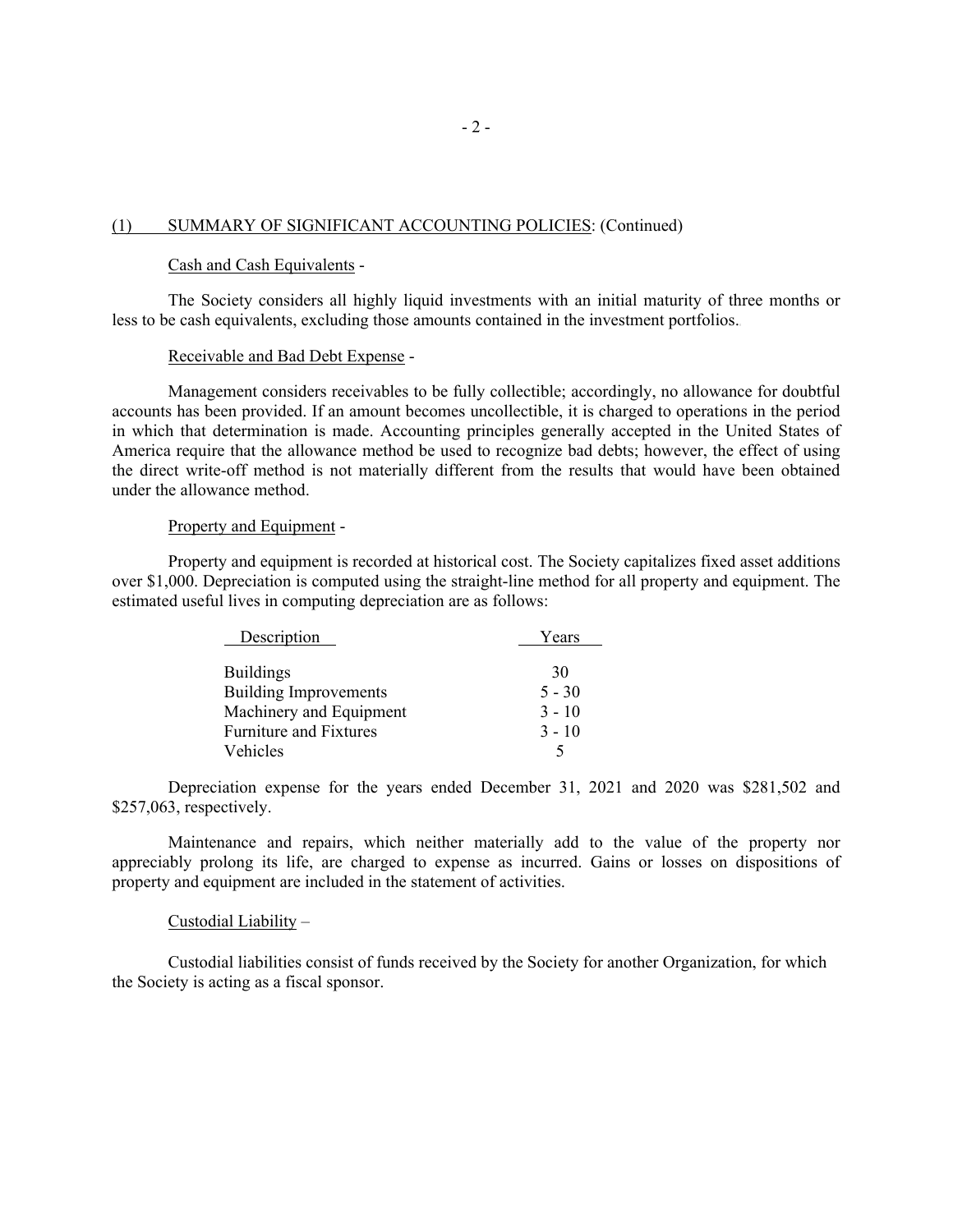#### (1) SUMMARY OF SIGNIFICANT ACCOUNTING POLICIES: (Continued)

#### Revenue Recognition for Public Support -

The Society recognizes public support when cash, securities or other assets; an unconditional promise to give; or a notification of a beneficial interest is received. Conditional promises to give – that is, those with a measurable performance or other barrier and a right of return – are not recognized until the conditions on which they depend have been met. The Society reports gifts of cash and other assets as restricted support if they are received with donor stipulations that limit the use of the assets, or if they are designated as support for future periods. When a donor restriction expires; that is, when a stipulated time restriction ends or purpose restriction is accomplished, net assets with donor restrictions are reclassified to net assets without donor restrictions and reported in the statement of activities as net assets released from restrictions. Donor-imposed contributions whose restrictions are met in the same reporting period are reported as net assets without donor restrictions.

#### Program Service Fees -

The Society's revenue consists primarily of adoption fees, veterinary clinic fees, and merchandise sales. These services are considered to be a single performance obligation that is satisfied at a point in time when services are provided. Revenues from adoption fees are recognized at the point in time when a cat is placed with its new owner. Revenues from veterinary clinic services are recognized when the services are provided. Revenues from merchandise sales are recognized at the point the merchandise is transferred to the customer.

# Disaggregation of Program Fees Revenue -

| 2021    | 2020    |
|---------|---------|
| 123,764 | 111,987 |
| 5,800   | 9,287   |
| 454,437 |         |
| 584,001 | 121,274 |
|         |         |

#### Functional Allocation of Expenses -

 The financial statements report certain categories of expenses that are attributed to more than one program or supporting function. Therefore, expenses require allocation on a reasonable basis that is consistently applied. The expenses that are allocated include salaries and related expenses and depreciation which are allocated on the basis of estimates of time and effort.

#### Income Taxes -

 The Society is exempt from federal and state income taxes under Section 501 (c)(3) of the Internal Revenue Code and is not considered to be a private foundation. It is also required to recognize or derecognize in its financial statements positions taken or expected to be taken in a tax return on a "more likely than not" threshold. The Society does not believe its financial statements include any uncertain tax positions. The Society's income tax filings for the years 2018 and thereafter remain subject to examination by the Internal Revenue Service.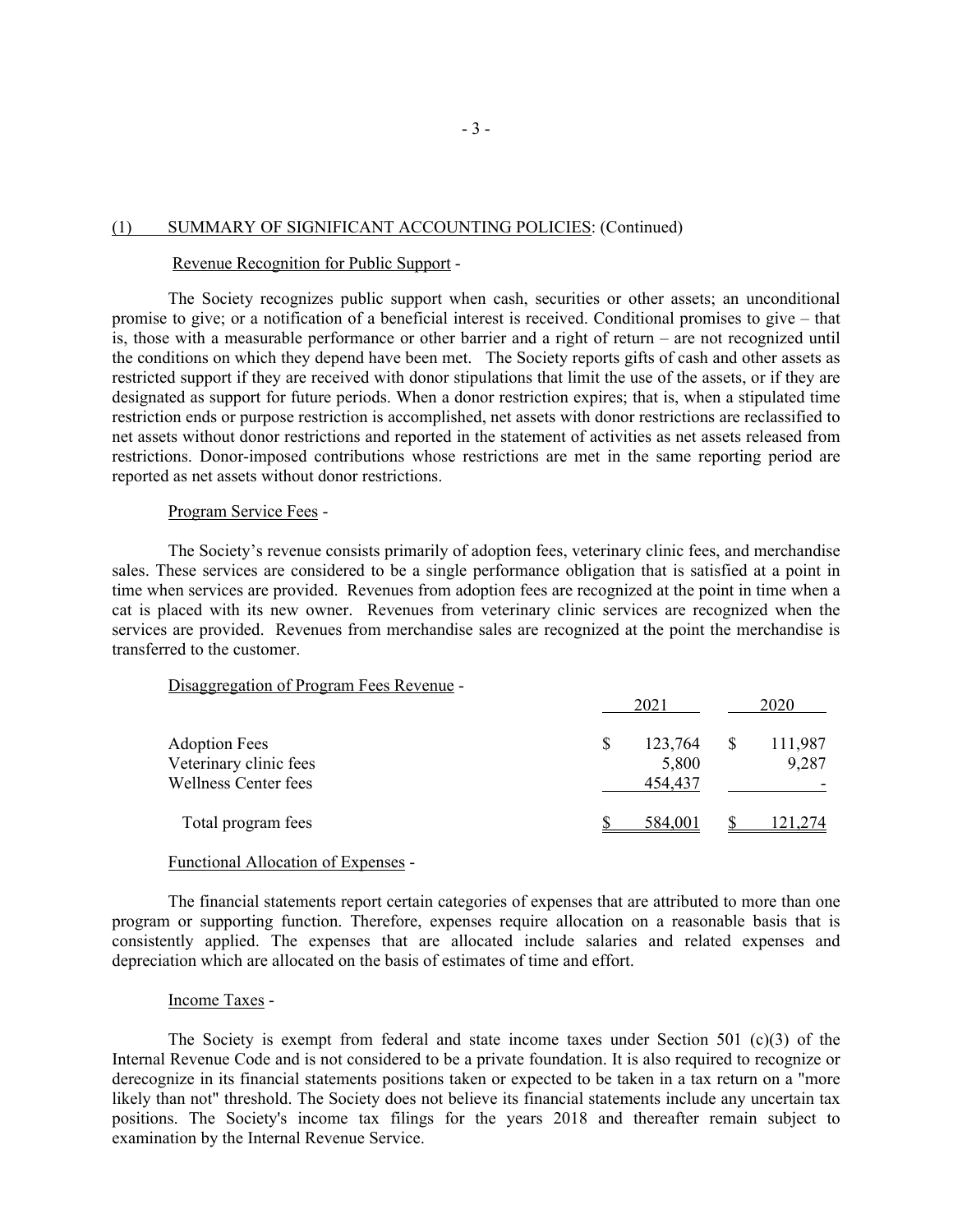### (1) SUMMARY OF SIGNIFICANT ACCOUNTING POLICIES: (Continued)

## Use of Estimates -

 The preparation of financial statements in conformity with generally accepted accounting principles requires management to make estimates and assumptions that affect the reported amounts of assets and liabilities, the disclosure of contingent assets and liabilities at the date of the financial statements and the reported amounts of revenues and expenses during the relevant period. Actual results could differ from those estimates.

#### (2) CONCENTRATIONS:

### Credit Risk -

 Financial instruments, which potentially subject the entity to concentrations of credit risk, consist of money market accounts and investment securities.

 The Society places its temporary cash and money market accounts with creditworthy, highquality financial institutions. The Society maintains its cash in various bank deposit accounts which, at times, may exceed federally insured limits. The Society has not experienced any losses in such accounts.

 The Society has significant investments in stocks, bonds, and mutual funds and, therefore, is subject to concentrations of credit risk. Investments are monitored, and recommendations are made, by the finance committee, for approval by the Board of Directors. Although the fair value of investments is subject to fluctuations on a year-to-year basis, management believes the investment policy is prudent for the long-term welfare of the Society and its beneficiaries.

#### Revenues -

 In 2020 the Society received approximately 14% of its total revenue as debt forgiveness (See note 11). In 2020, the Society was the beneficiary of a bequest from a single trust that amounted to approximately 14% of total revenue. There were no revenue concentrations for 2021.

#### (3) INVESTMENTS:

The composition of investments at December 31, 2021 and 2020 is as follows:

|                           | 2021          | 2020      |
|---------------------------|---------------|-----------|
| Equities                  | \$<br>553,185 | 342,376   |
| Equity funds              | 25,696        | 20,864    |
| Fixed income funds        | 130,574       | 102,893   |
| Community foundation fund | 1,313,735     | 1,151,209 |
|                           | 2,023,190     | 1,617,342 |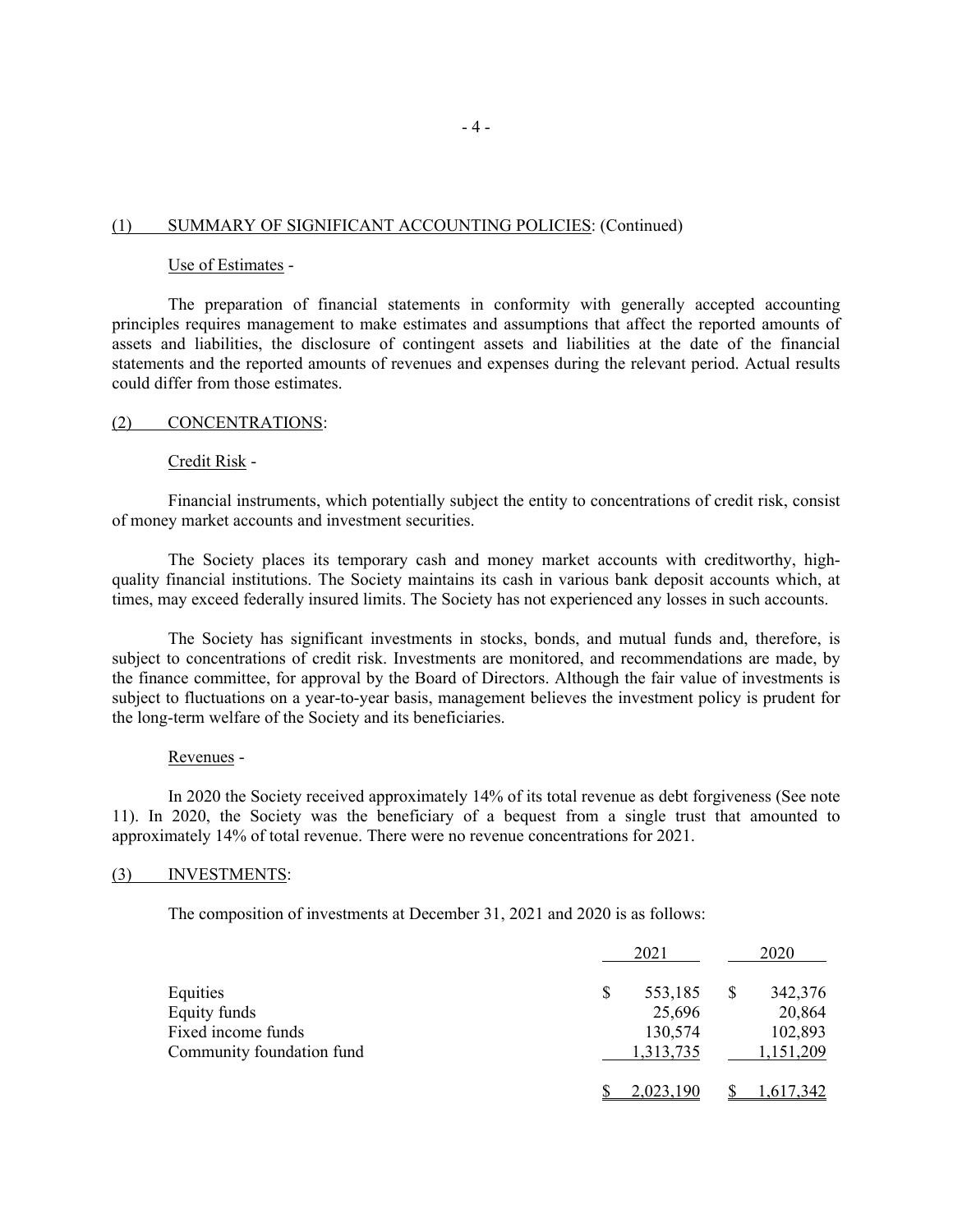#### (3) INVESTMENTS: (Continued)

Investment return for the years ended December 31, 2021 and 2020 consists of the following:

|                                                                       | 2021              |      |                   |
|-----------------------------------------------------------------------|-------------------|------|-------------------|
| Dividends and interest<br>Realized and unrealized gain on investments | 12,614<br>282,750 | - \$ | 14,988<br>169,324 |
|                                                                       |                   |      | I 84.             |

#### (4) FAIR VALUE MEASUREMENTS:

 The Accounting Standards Codification for Fair Value Measurements established a framework for measuring fair value. That framework provides a fair value hierarchy that prioritizes the inputs to valuation techniques used to measure fair value. The hierarchy gives the highest priority to unadjusted quoted prices in active markets for identical assets or liabilities (level 1 measurements) and the lowest priority to unobservable inputs (level 3 measurements). The three levels of the fair value hierarchy are described as follows:

## Level 1:

Inputs to the valuation methodology are unadjusted quoted prices for identical assets or liabilities in active markets.

# Level 2:

Inputs to the valuation methodology include:

- quoted prices for similar assets or liabilities in active markets;
- quoted prices for identical or similar assets or liabilities in inactive markets;
- inputs other than quoted prices that are observable for the asset or liability;
- inputs that are derived principally from or corroborated by observable market data by correlation or other means.

 If the asset or liability has a specified (contractual) term, the level 2 input must be observable for substantially the full term of the asset or liability.

#### Level 3:

Inputs to the valuation methodology are unobservable and significant to the fair value measurement.

The asset or liability's fair value measurement level within the fair value hierarchy is based on the lowest level of any input that is significant to the fair value measurement. Valuation techniques used need to maximize the use of observable inputs and minimize the use of unobservable inputs.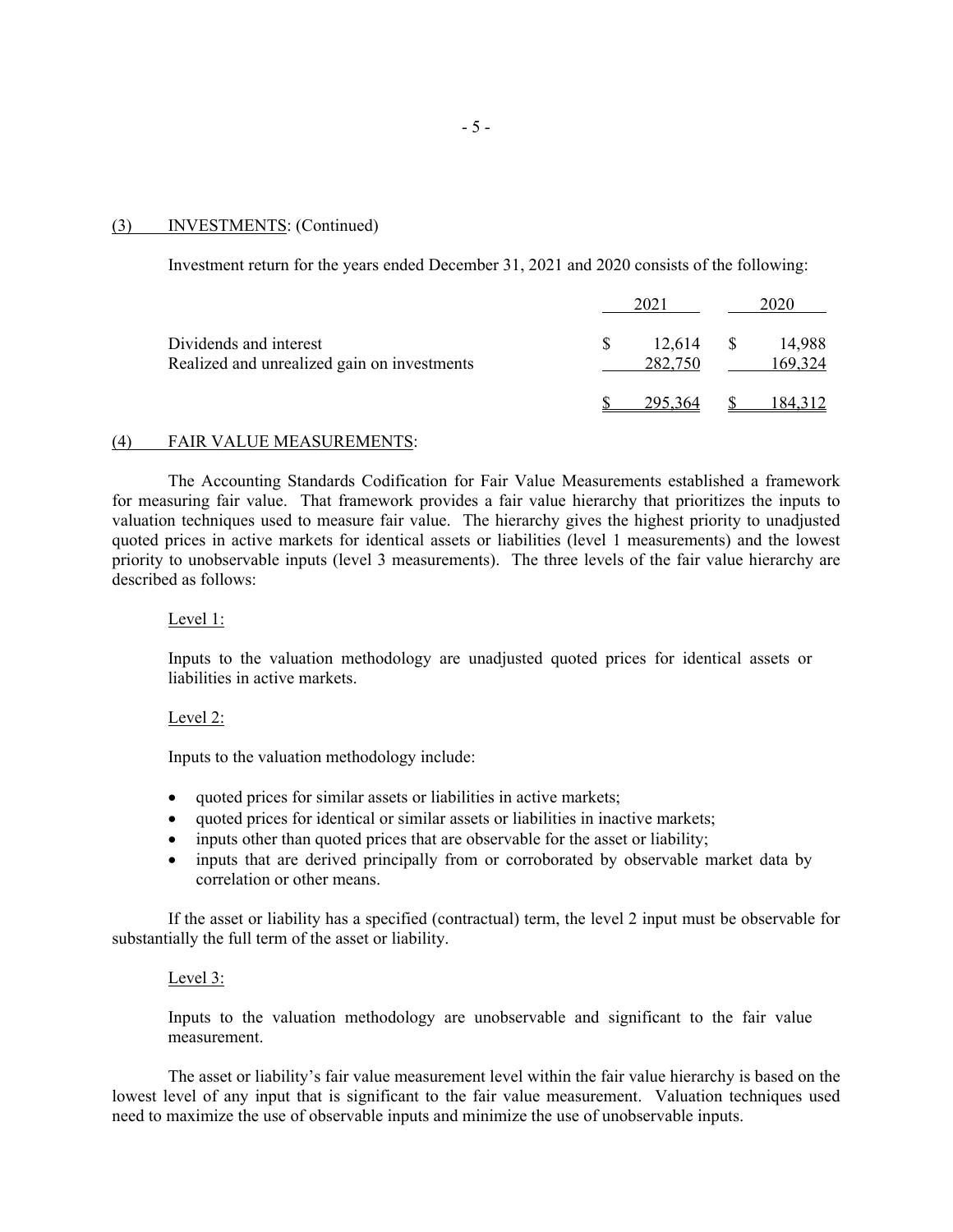#### (4) FAIR VALUE MEASUREMENTS: (Continued)

 Following is a description of the valuation methodologies used for assets measured at fair value. There have been no changes in the methodologies used at December 31, 2021 and 2020.

*Equites, Equity funds and fixed income funds:* Valued at the quoted market price the individual securities are traded on.

*Community Foundation Fund*: Valued at the fair value of the Society's share of pooled investment portfolios as reported by the Community Foundation.

 The preceding methods described may produce a fair value calculation that may not be indicative of net realizable value or reflective of future fair values. Furthermore, although the Society believes its valuation methods are appropriate and consistent with other market participants, the use of different methodologies or assumptions to determine the fair value of certain financial instruments could result in a different fair value measurement at the reporting date.

 The following table sets forth by level, within the fair value hierarchy, the Society's assets at fair value:

|                                                | Assets at Fair Value as of December, 31 2021 |  |         |              |                                              |      |           |
|------------------------------------------------|----------------------------------------------|--|---------|--------------|----------------------------------------------|------|-----------|
| Description                                    | Level 1                                      |  | Level 2 |              | Level <sub>3</sub>                           |      | Total     |
| Equities                                       | \$<br>553,185 \$                             |  |         | S            |                                              | S    | 553,185   |
| Equity funds                                   | 25,696                                       |  |         |              |                                              |      | 25,696    |
| Fixed income funds                             | 130,574                                      |  |         |              |                                              |      | 130,574   |
| Community foundation fund                      |                                              |  |         |              | 1,313,735                                    |      | 1,313,735 |
| Total assets at fair value                     | 709,455                                      |  |         |              | 313,735                                      |      | 2,023,190 |
|                                                |                                              |  |         |              |                                              |      |           |
|                                                |                                              |  |         |              | Assets at Fair Value as of December, 31 2020 |      |           |
| Description                                    | Level 1                                      |  | Level 2 |              | Level 3                                      |      | Total     |
|                                                | \$<br>342,376 \$                             |  |         | $\mathbb{S}$ |                                              | - \$ | 342,376   |
|                                                | 20,864                                       |  |         |              |                                              |      | 20,864    |
| Equities<br>Equity funds<br>Fixed income funds | 102,893                                      |  |         |              |                                              |      | 102,893   |
| Community foundation fund                      |                                              |  |         |              | 1,151,209                                    |      | 151,209   |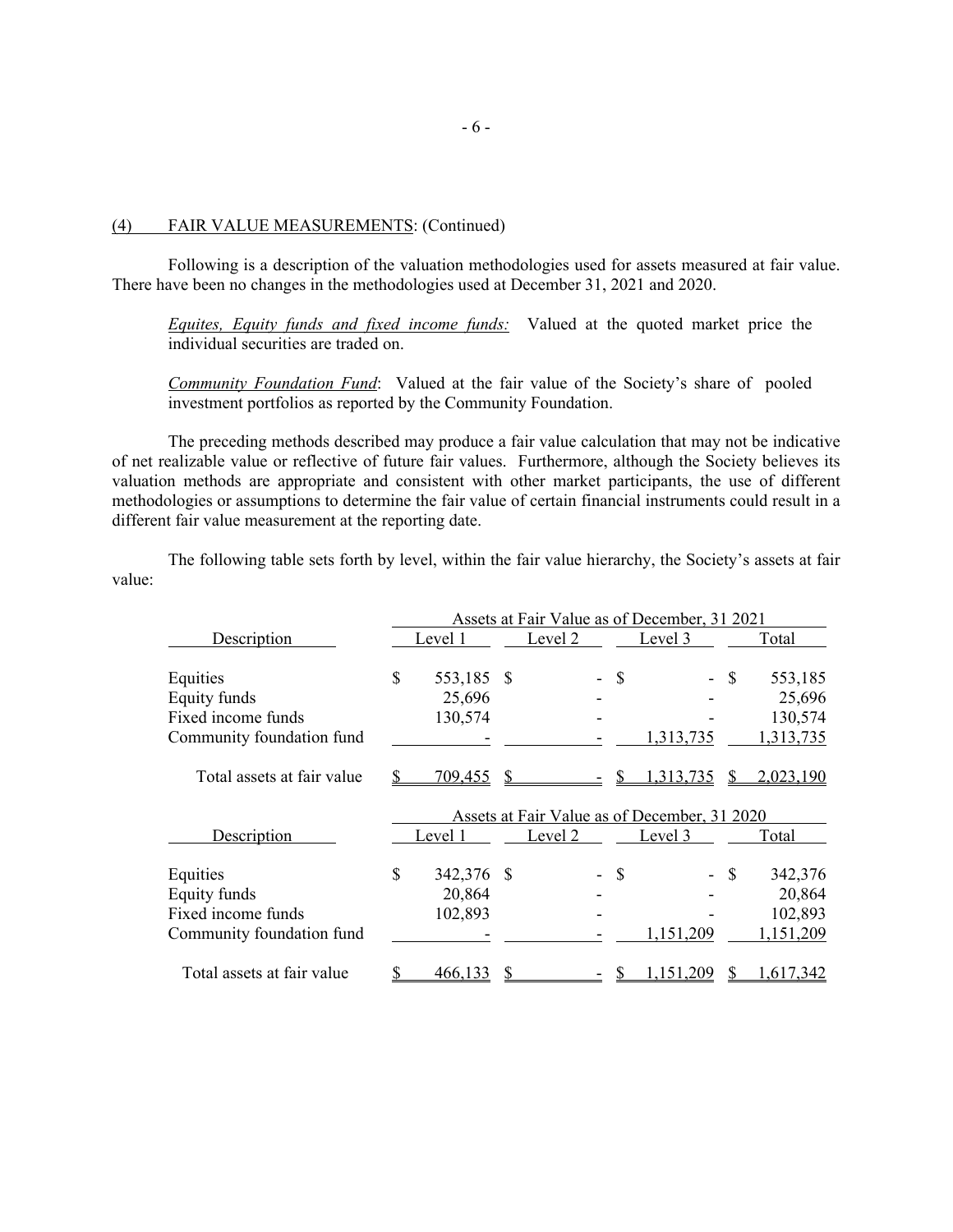## (4) FAIR VALUE MEASUREMENTS: (Continued)

The table below sets forth a summary of changes in the fair value of the Society's level 3 assets:

|     |                                                                                                                                                                       |              | 2021           |               | 2020           |
|-----|-----------------------------------------------------------------------------------------------------------------------------------------------------------------------|--------------|----------------|---------------|----------------|
|     | Balance, beginning of year                                                                                                                                            | \$           | 1,151,209      | <sup>\$</sup> | 1,027,282      |
|     | Realized and unrealized gain relating<br>to instruments held at end of year                                                                                           |              | 172,834        |               | 132,744        |
|     | Interest, purchases and sales, net                                                                                                                                    |              | (10,308)       |               | (8,817)        |
|     | Balance, end of year                                                                                                                                                  |              | 1,313,735      |               | 1,151,209      |
| (5) | MORTGAGE PAYABLE:                                                                                                                                                     |              |                |               |                |
|     |                                                                                                                                                                       |              | 2021           |               | 2020           |
|     | Payable to a bank in monthly installments of \$9,373,<br>principal and interest, through July, 2024, bearing<br>interest at 5.242%, and secured by land and building. | $\mathbb{S}$ | 271,989        | $\mathbb{S}$  | 367,254        |
|     | Less - Current maturities                                                                                                                                             |              | 100,174        |               | 95,072         |
|     | Long-term maturities                                                                                                                                                  |              | <u>171,815</u> |               | <u>272,182</u> |

The aggregate maturities for long-term debt for each of the succeeding five years are as follows:

| 2022<br>2023 | \$<br>100,174<br>105,531 |
|--------------|--------------------------|
| 2024         | 66,284                   |
| Total        | 271,989                  |

# (6) LEASES:

 The Society leases veterinary lab equipment with monthly rental payments of approximately \$720 and an expiration date in September 2023. The Society is responsible for adequate maintenance of the equipment.

The Society leases copiers and other IT equipment with monthly payments of approximately \$1,400 and an expiration date in March 2024. Maintenance and IT services are included in the lease.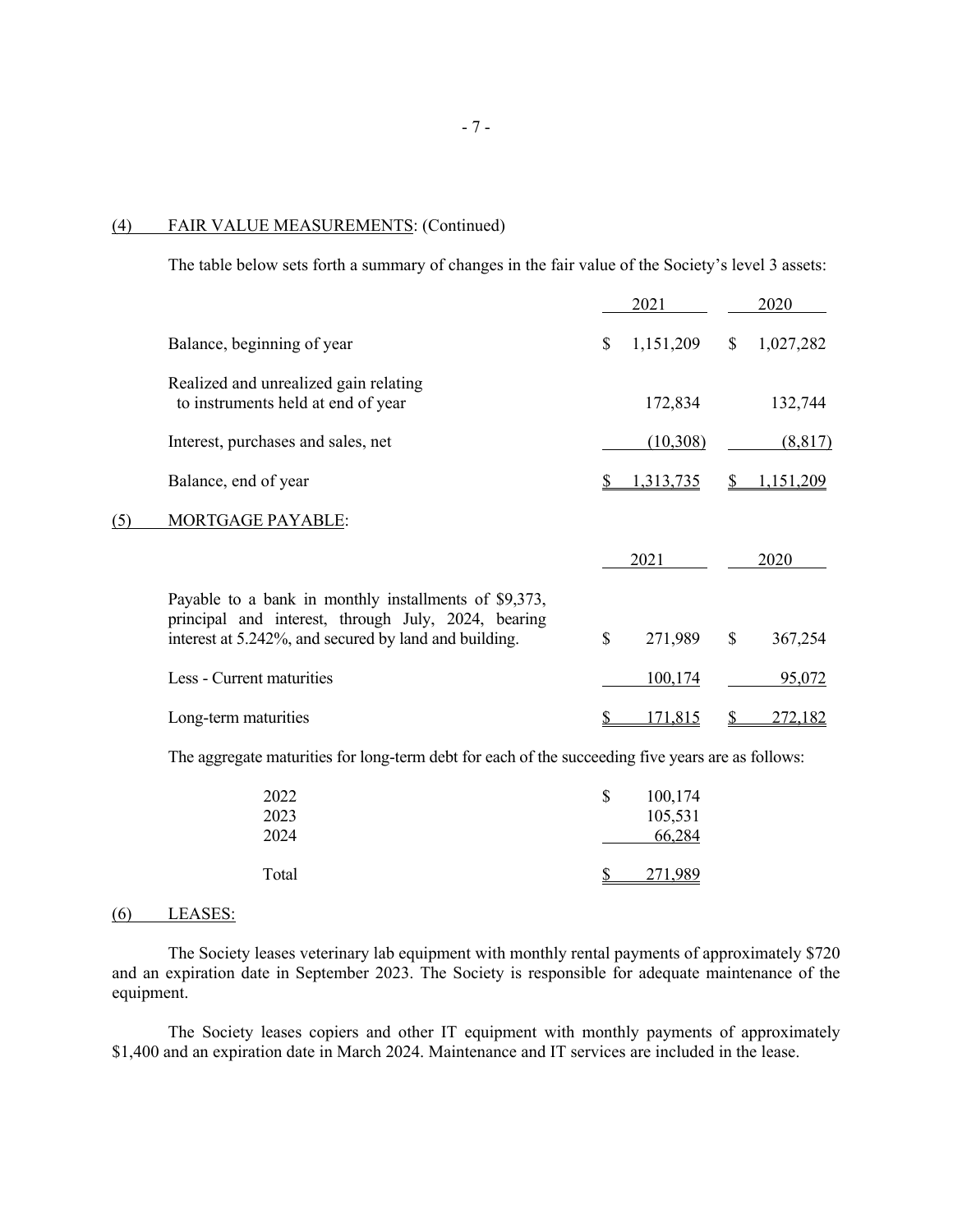#### (6) LEASES: (Continued)

Total future minimum lease commitments for each of the next three years are as follows:

| 2022 | \$ | 25,443 |
|------|----|--------|
| 2023 |    | 22,562 |
| 2024 |    | 5,600  |
|      | ጦ  | 53,605 |

 Total rent expense for the years ended December 31, 2021 and 2020 were \$34,808 and \$25,856, respectively.

# (7) NET ASSETS WITH DONOR RESTRICTIONS:

Net assets with donor restrictions at December 31, 2021 and 2020 are as follows:

|                             | 2021    | 2020   |
|-----------------------------|---------|--------|
| <b>Wellness Center</b>      | 25,000  | 29,871 |
| Time restricted             | 275,000 |        |
| Targeted community programs | 25,000  |        |
| Vehicle and signage         | -       | 2,103  |
| In perpetuity               | 4,014   | 5,512  |
|                             | 329,014 | 37,486 |

#### (8) DONATED MATERIALS AND SERVICES:

 In-kind donations of material are recorded at their estimated fair value at the date of donation. Such donations are reported as unrestricted support unless the donor has restricted the donated asset to a specific purpose. The Society did not receive in-kind donations of materials during the year ended December 31, 2021 and 2020.

 Donations of services are recorded if they create or enhance a non-financial asset or are specialized skills that would be purchased if they were not donated. The Society did receive donated services for the years ended December 31, 2021 and 2020; however, no amounts have been reflected in the financial statements since the Society pays for most services requiring specific expertise and other individuals volunteer their time.

#### (9) ADVERTISING COSTS:

 Advertising costs, used by the Society to promote its programs among the audiences it serves, are expensed as incurred. Advertising costs for the years ended December 31, 2021 and 2020 were \$21,925 and \$5,454, respectively.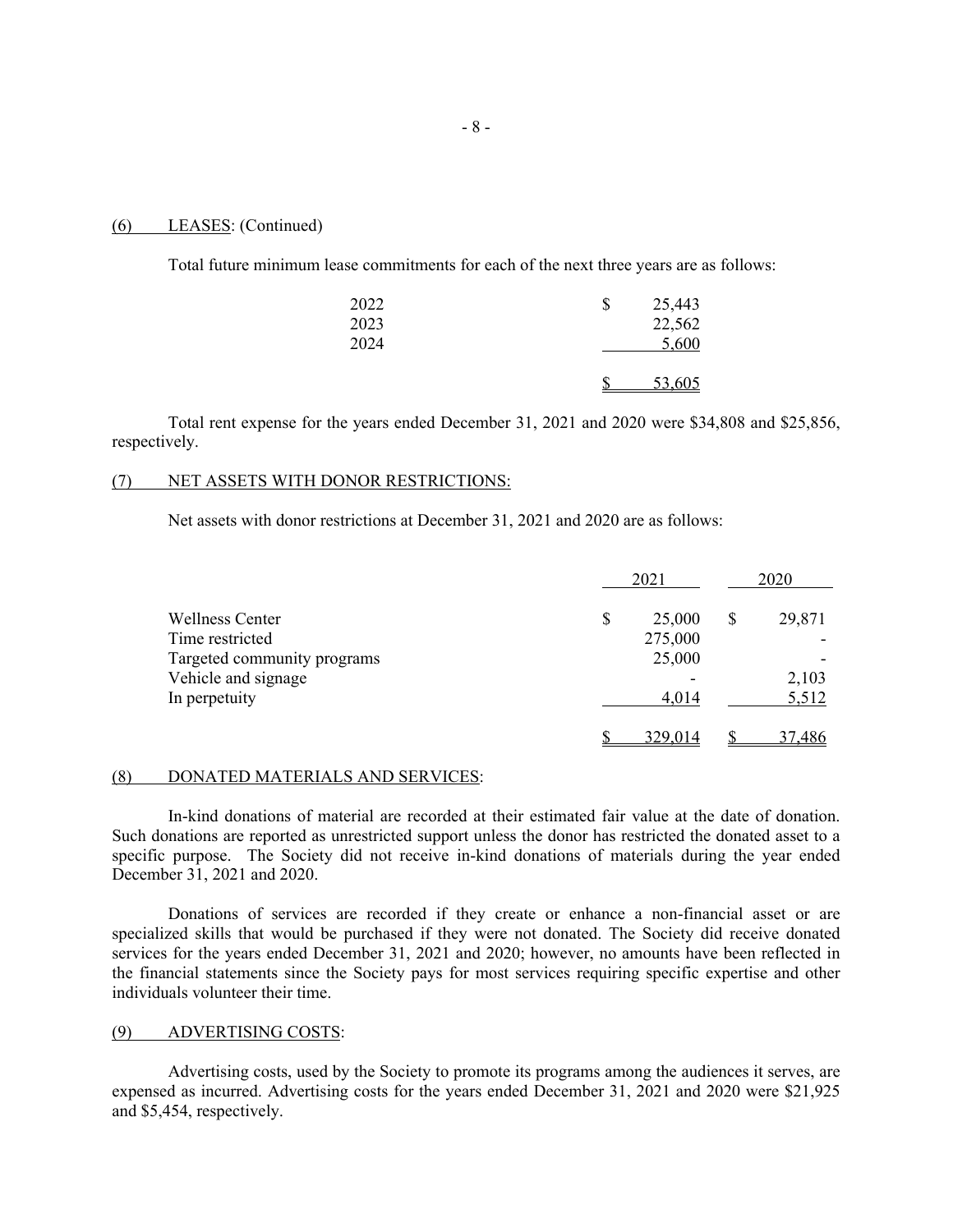#### (10) LIQUIDITY AND AVAILABILITY:

 Financial assets available for general expenditures, that is, without donor or other restrictions limiting their use, within one year, comprise of the following:

|                                                                                                                                                             | 2021                 | 2020          |
|-------------------------------------------------------------------------------------------------------------------------------------------------------------|----------------------|---------------|
| Financial assets -<br>Cash                                                                                                                                  | \$<br>699,201        | \$<br>857,046 |
| Receivables<br>Investments                                                                                                                                  | 430,441<br>2,023,190 | 1,617,342     |
| Total financial assets                                                                                                                                      | 3,152,832            | 2,474,388     |
| Donor imposed restrictions                                                                                                                                  | 329,014              | 37,486        |
| Financial assets available to meet cash needs for<br>general expenditures that is without donor or other<br>restrictions limiting their use within one year | 2,823,818            | 2,436,902     |

The Society manages its liquidity and reserves following three guiding principles:

- operating within a prudent range of financial soundness and stability.
- maintaining adequate liquid assets to fund near-term operating needs.
- maintaining sufficient reserves to provide reasonable assurance that long-term obligations will be discharged.

#### (11) PAYCHECK PROTECTION PROGRAM LOAN FORGIVENESS:

 In April 2020, the Society obtained a Paycheck Protection Program (PPP) loan payable to a bank as part of the Coronavirus Aid, Relief and Economic Security (CARES) Act in the amount of \$289,200. Interest accrued at 1%, with the amount to be repaid in equal installments of principal and interest, beginning at the earlier of the date the SBA remits the loan forgiveness amount, or 10 months after the end of the forgivable covered period, with the final payment due April 2022, consisting of interest and the entirety of the principal. As part of the loan agreement, the entire loan, or a portion was eligible to be forgiven. In November 2020, the Society received notice from the United States Small Business Administration that their loan had been fully forgiven. The Society has adopted ASC 470 to account for the loan and has recorded a gain from the forgiven portion of the loan in the statement of activities.